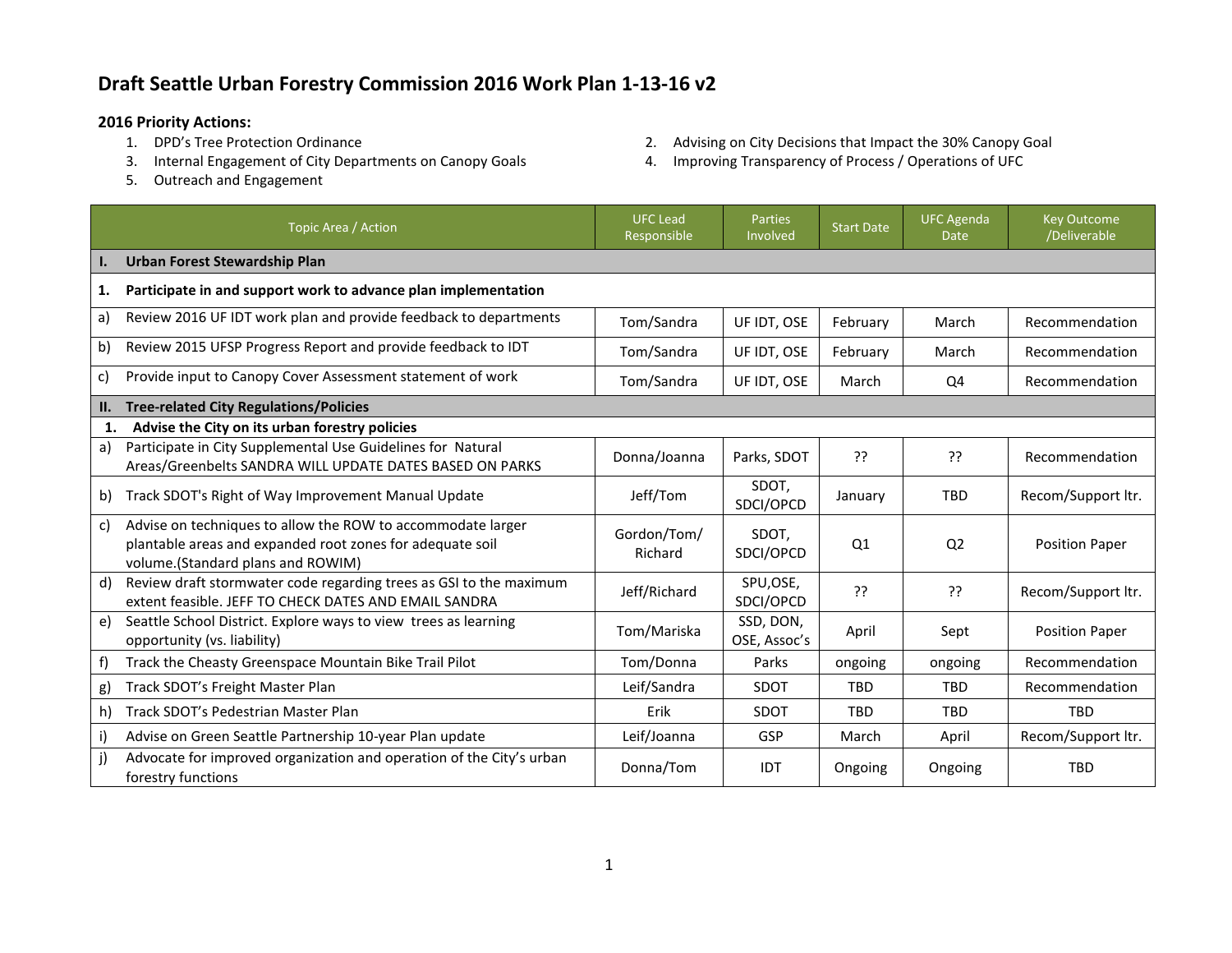|              | Topic Area / Action                                                                                                                                                                                                                         | <b>UFC Lead</b><br>Responsible | Parties<br>Involved                 | <b>Start Date</b> | <b>UFC Agenda</b><br><b>Date</b> | <b>Key Outcome</b><br>/Deliverable          |
|--------------|---------------------------------------------------------------------------------------------------------------------------------------------------------------------------------------------------------------------------------------------|--------------------------------|-------------------------------------|-------------------|----------------------------------|---------------------------------------------|
| 2.           | <b>Advise SDCI on Proposed Tree Regulations</b>                                                                                                                                                                                             |                                |                                     |                   |                                  |                                             |
| a)           | Develop UFC principles and priorities for future, revised tree ordinance                                                                                                                                                                    | Steve/Weston/To<br>m           | SDCI/OPCD                           | Ongoing           | ongoing                          | <b>Position Paper</b>                       |
| b)           | Discuss with Council representative encouraging allocation of staff time<br>and start of a new private parcel tree ordinance                                                                                                                | Leif                           | SDCI/OPCD                           | January           | January                          | Recommendation                              |
| $\mathsf{C}$ | Develop recommendations for revising Director's rules (including 20-<br>2005, 11-2007, 16-2008 and other as applicable) to clarify the<br>interpretation of the existing tree protection ordinance (Driven by SDCI's<br>ordinance timeline) | Jeff/Tom                       | UF IDT,<br>SDCI/OPCD,<br><b>OSE</b> | February          | April                            | Recommendation                              |
| d)           | Formalize recommendations for code enforcement of existing SDCI tree<br>ordinance                                                                                                                                                           | Gordon/Steve                   | SDCI/OPCD                           | February          | April                            | Recommendation                              |
| $\epsilon$   |                                                                                                                                                                                                                                             |                                |                                     |                   |                                  |                                             |
| III.         | <b>Outreach and Engagement</b>                                                                                                                                                                                                              |                                |                                     |                   |                                  |                                             |
| 1.           | <b>City Council and Mayor's Office interaction</b>                                                                                                                                                                                          |                                |                                     |                   |                                  |                                             |
| a)           | Hold quarterly meetings with Council and Mayor's Office                                                                                                                                                                                     | Tom/Sandra                     | CC, OSE                             | Q1                | Quarterly                        | <b>Build relationships</b>                  |
| b)           | Present 2015 Annual Report and 2016 work plan to Council and Mayor                                                                                                                                                                          | Tom/Sandra<br>Others           | CC, OSE                             | Ongoing           | Ongoing                          | Speaking points                             |
| c)           | Plan urban forestry outreach and engagement events such as Arbor Day,<br>Green Seattle Day, reLeaf events, SDOT tree-sidewalk conflicts public<br>engagement, SSD, Summer Streets, etc.                                                     | Tom/Sandra                     | CC, OSE                             | Q1                | February                         | Presentation,<br>Activity,<br>Participation |
| 2.           | <b>Conduct Internal Engagement</b>                                                                                                                                                                                                          |                                |                                     |                   |                                  |                                             |
| a)           | Develop annual calendar for invited speakers, guests and topics (to<br>include inviting industrial groups to visit with UFC)                                                                                                                | Tom/All                        | UF IDT                              | January           | Ongoing                          | Discussion                                  |
| b)           | Attend Four Commission meetings (Planning, Design, Pedestrian & Bike);<br>2 Neighborhood Council meetings; 3 public meetings on upcoming plans<br>and policies                                                                              | Tom/Sandra/UFC                 | OSE                                 | Assign            | Ongoing                          | Informed outreach                           |
| $\mathsf{C}$ | Meet with DPD's DRB lead to discuss improvement on neighborhood<br>DRB's review of retained trees and viable new tree space allocation                                                                                                      | Jeff/Steve                     | <b>DPD</b>                          | March             | May                              | Recom Itr                                   |
| d)           | Review outreach efforts and create strategy to explore tree planting in<br>industrial areas                                                                                                                                                 | Steve/Gordon                   | OSE                                 | May               | July                             | Recom Itr                                   |
| 3.           | Align Urban Forest IDT and Urban Forestry Commission's work plan                                                                                                                                                                            |                                |                                     |                   |                                  |                                             |
| a)           | Hold annual joint UFC/UF IDT meeting                                                                                                                                                                                                        | Tom/Sandra                     | OSE                                 | Q <sub>2</sub>    | Q <sub>2</sub>                   | Workshop                                    |
| b)           | Attend an IDT meeting                                                                                                                                                                                                                       | Tom                            | <b>OSE</b>                          | Q <sub>2</sub>    | Q2                               |                                             |
| 4.           | <b>Race and Social Justice Initiative</b>                                                                                                                                                                                                   |                                |                                     |                   |                                  |                                             |
| a)           | Continue exploring ways to incorporate RSJI principles into UFC work                                                                                                                                                                        | <b>UFC</b>                     | OSE                                 | January           | Ongoing                          | Outreach                                    |